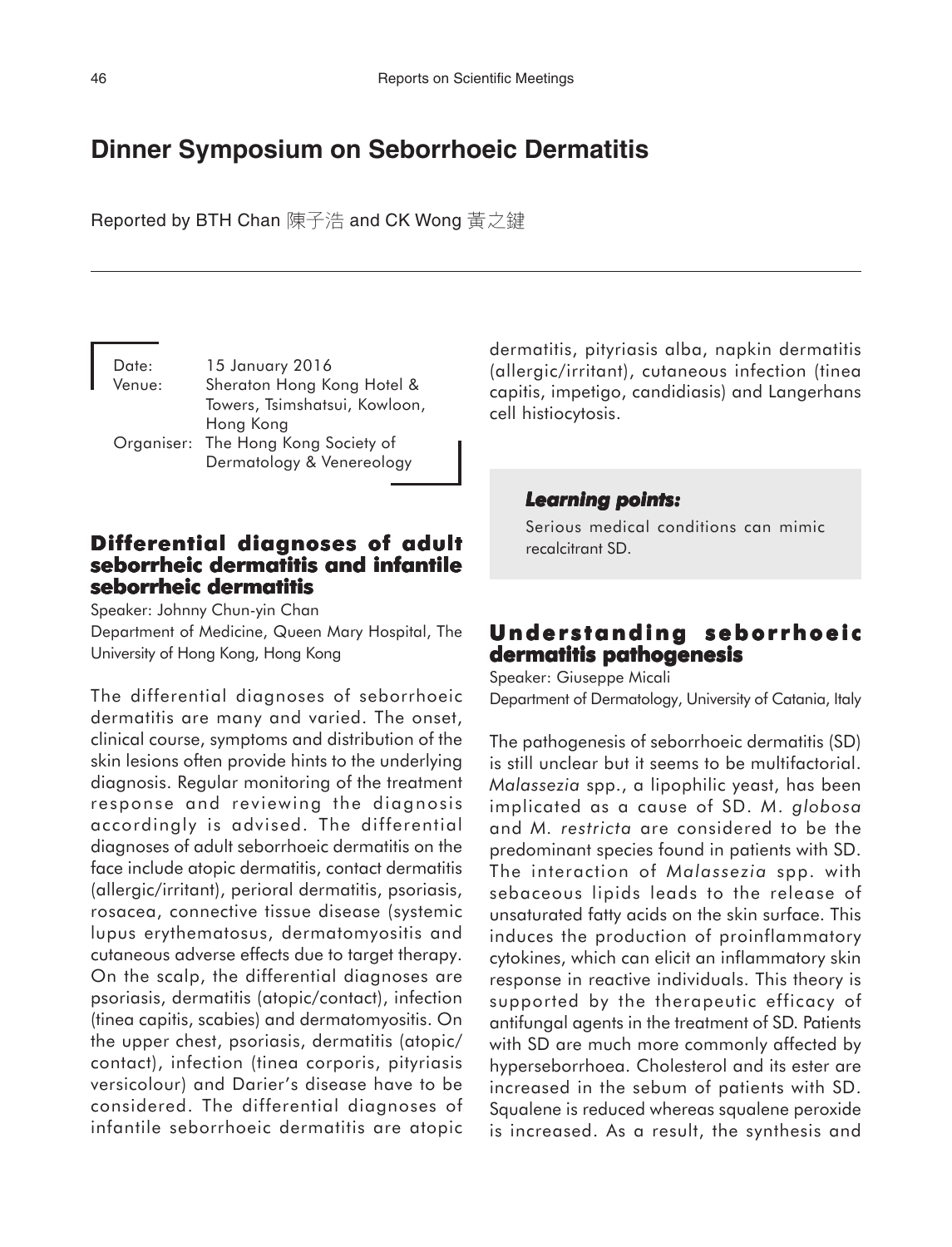release of proinflammatory cytokines by keratinocytes are increased. Other precipitating factors of SD include drugs (lithium, haloperidol, chlorpromazine, methyldopa, cimetidine), nutritional deficiency (zinc), neurological degenerative disorders (Parkinson's disease, facial palsy), immune suppression (AIDS), environmental factors (excessive sun exposure) and lifestyle factors (alcohol consumption).

#### *Learning points: Learning*

The pathogenesis of seborrhoeic dermatitis is multifactorial, including Malassezia spp., hyperseborrhoea, immune suppression, drugs, neurological disorders, nutrition deficiency, environmental and lifestyle factors.

## **Unmet needs in seborrhoeic dermatitis treatment and practical dermatitis practical management: an Asian consensus guide**

Speaker: Wai-kwong Cheong Specialist Skin Clinic and Associates, Singapore

Current topical treatments for seborrhoeic dermatitis include corticosteroids, antifungals, calcineurin inhibitors. Both topical steroids and calcineurin inhibitors act through their antiinflammatory effect. Long term use of topical steroids is limited by their side-effects and relapse on discontinuation is common. Limitations of topical calcinuerin inhibitors include high cost and off-label use. Though there are few side-effects on prolonged use, topical antifungals have limited antiinflammatory properties and their action is slower when compared to topical steroids. Sebclair®, a non-steroidal agent, has demonstrated anti-inflammatory and antifungal properties, and can be used regardless of age, duration of use and the sites of the affected areas. It has also demonstrated good

tolerability. In one clinical study, it was shown to have an efficacy comparable to desonide 0.05% cream with fewer relapses. In view of the chronic relapsing nature of seborrhoeic dermatitis, treatments should be safe when used on a long term basis with fewer relapses on discontinuation. As a result, first-line treatment and maintenance treatment with non-steroidal alternatives such as Sebclair® or antifungals have been proposed for treating mild to moderate seborrhoeic dermatitis. Its use in combination with topical steroids is recommended for moderate to severe cases or cases not responding to non-steroidal agents alone.

### *Learning points: Learning points:*

Use of non-steroidal agents with or without topical steroids can be considered in the long term treatment of seborrhoeic dermatitis.

### **Evidence based medicine Evidence** − **Sebclair®**

Speaker: Giuseppe Micali Department of Dermatology, University of Catania, Italy

The treatment of seborrhoeic dermatitis mainly targets inflammation, sebum excretion and proliferation of *Malassezia spp*. First-line treatments for seborrhoeic dermatitis include topical corticosteroids and antifungals. Potential side effects, intolerability and unfavourable cosmetic acceptability may lead to poor longterm compliance of treatment. Topical calcineurin inhibitors could be used off-label to treat the condition. Currently, non-steroidal topical agents with anti-inflammatory and antifungal activity such as Sebclair<sup>®</sup> or Promiseb® are available. Several in vitro and in vivo studies on the efficacy of these nonsteroidal topical agents in treating mild to moderate seborrhoeic dermatitis have been performed. In a study on the efficacy of Sebclair® cream on mild to moderate seborrhoeic